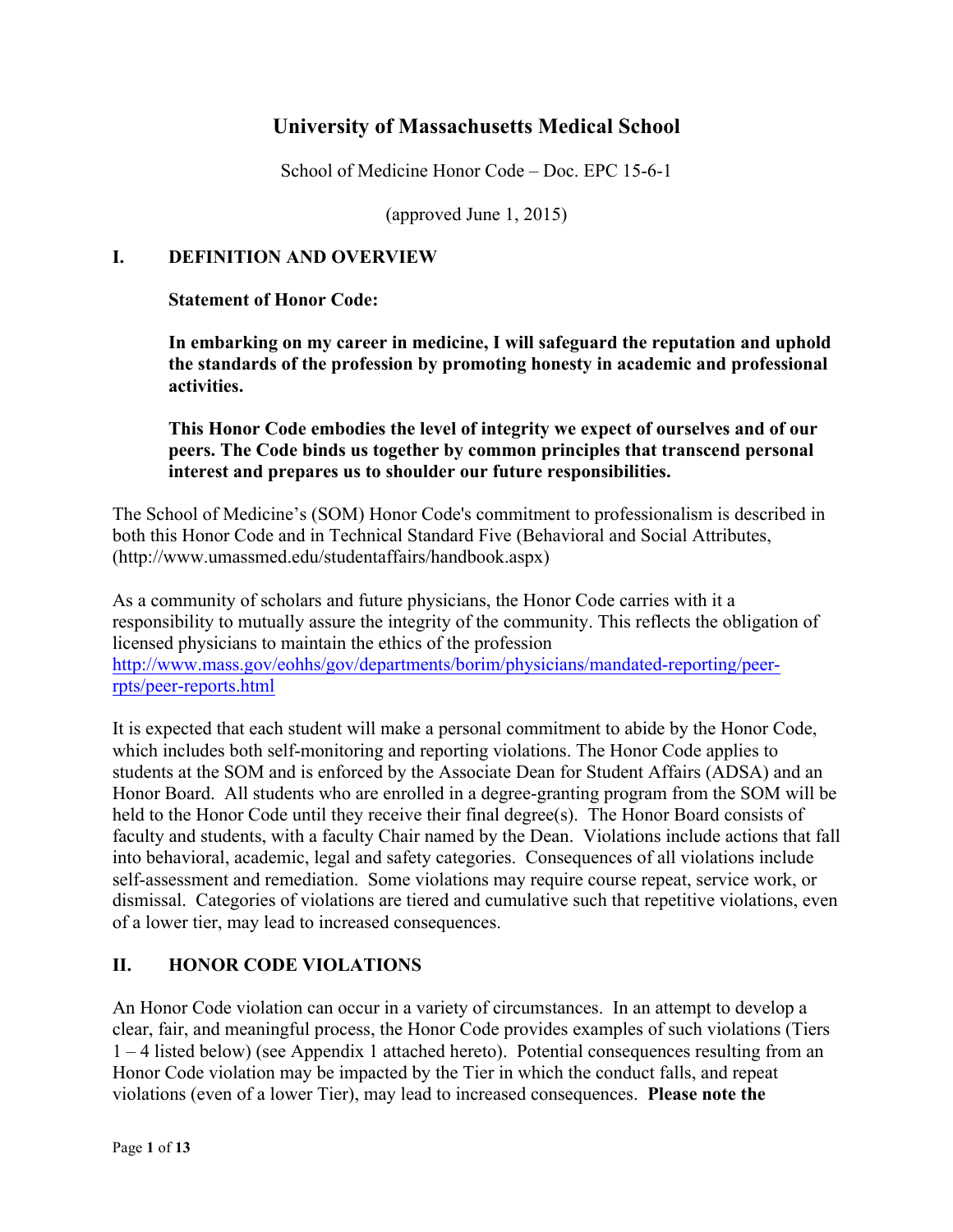### **examples provided below and in Appendix A are not in any way intended to be comprehensive.**

- Tier 1: A single Honor Code violation with little to no impact on others. This includes but is not limited to: communications such as sending of emails with inappropriate language or tone, or missing required curricular activities without permission of the responsible faculty member/activity leader.
- Tier 2: Repeat Tier 1 Honor Code violations, or an Honor Code violation targeted to specifically impact others. This includes but is not limited to: disrespectful behavior towards faculty, peers, staff, or patients; communications intended to injure a specific party/ies; intentional disruption of academic or clinical activities.
- Tier 3: Disregard for clear guidelines regarding assignments and assessments such as collaboration on individual work, plagiarism, use of resources when not permitted, duplication and/or sharing of protected curricular materials such as previous years' exam questions or answers, exercises, quizzes.
- Tier 4: Potential criminal activity, willful disregard for established patient safety practices, intentional provision of patient care outside of level of training, any intentional regulatory transgressions whether criminal in nature or not (including but not limited to tampering with official records, intentional access to PHI for personal gain, willful disregard of a conflict of interest).

## **III. VIOLATIONS REPORTING**

Honor Code violations may be self-reported, reported by peers, or by faculty, staff or other members of the community.

- 1. **Self-report**: If a student violates, or has a concern about a possible violation of, the Honor Code, either intentionally or unintentionally, that student must inform the ADSA about this matter as soon as possible
- 2. **Peer report**: In order to promote the principle that students are mutually invested in the community and as such are responsible for each other, if a student has concerns that another student has violated the Honor Code they are required to<sup>1</sup> report the violation as soon as possible to the ADSA.
- 3. **Faculty report:** If a member of the faculty believes a student has violated the Honor Code they must speak directly with the student, and if the violation is a repeated Tier 1 offense, or involves conduct in Tiers 2-4, or if concern remains about the student's conduct after discussion with the student, the faculty member shall report same to the

 

<sup>&</sup>lt;sup>1</sup> The Honor Code obligates all students to report a suspected Honor Code violation. Failure to report a suspected Honor Code violation is itself considered a violation of the Honor Code. As such, the student who does not report a suspected violation may be subject to Honor Board review.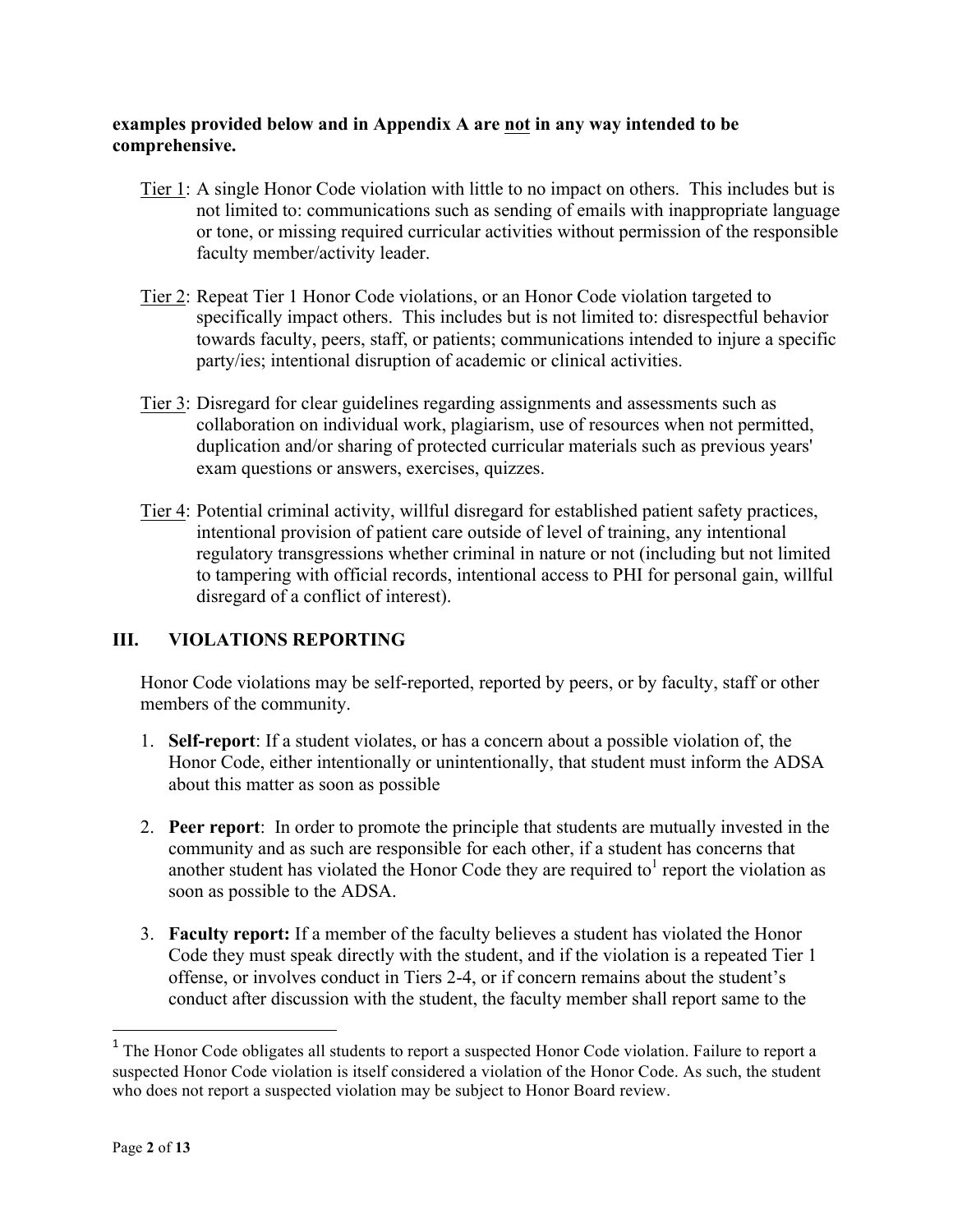ADSA. Otherwise, the matter shall be resolved by and between the student and the faculty member, in which event all concerning same shall be forwarded to and retained confidentially by the ADSA and shall not become part of the student's academic file/record. A Learning Community Mentor may be consulted by a student in confidence, when the student has concerns regarding an Honor Code violation. Such consultation does not excuse the student's obligation to self-report or peer report. Mentors are required to report violations that fall under the Federal Clery and Title IX laws.

4. **Staff or other community member report:** If any other member of the SOM campus community believes that a student may have violated the Honor Code, they should report same to the ADSA.

## **IV. GENERAL PRINCIPLES**

- 1. Students are required to clarify any questions they may have regarding application of the Honor Code to their practice in advance of any activities that may be considered an Honor Code violation. For example, a student who would like to access information to prepare a report but is uncertain whether this would be permitted should obtain clarity on same before proceeding.
- 2. Students are required to report even an unintentional violation of the Honor Code. For example, an unintentional violation might include a student who leaves sensitive information with patient identifiers on it in a public space and only realizes it after the fact.
- 3. If a student has any questions or uncertainty concerning the application of this Honor Code, they must consult with the ADSA.
- 4. The Honor Board addresses any challenges to decisions up to but not including its own decisions, which are managed through the appeal process. Such challenges might include Tier-identification or successful completion of self-assessment or remediation.
- 5. The School of Medicine is required to determine, publish, and uphold Technical Standards for admission and retention in the School. The Honor Code must not conflict with and does not replace these Technical Standards.
- 6. Students are expected to adhere to all federal, state, and local laws. Activities in violation of these laws will be grounds for review by the Honor Board and potentially other SOM committees, including but not limited to the Committee To Review Criminal Background Checks, and such activities may be grounds for dismissal.

## **V. HONOR BOARD PROCESS**

If an alleged Honor Code violation is forwarded to the ADSA, the ADSA shall meet with the involved student to discuss the allegation and any documents/materials that relate to the allegation. Following this meeting, the ADSA shall determine the Tier in which the conduct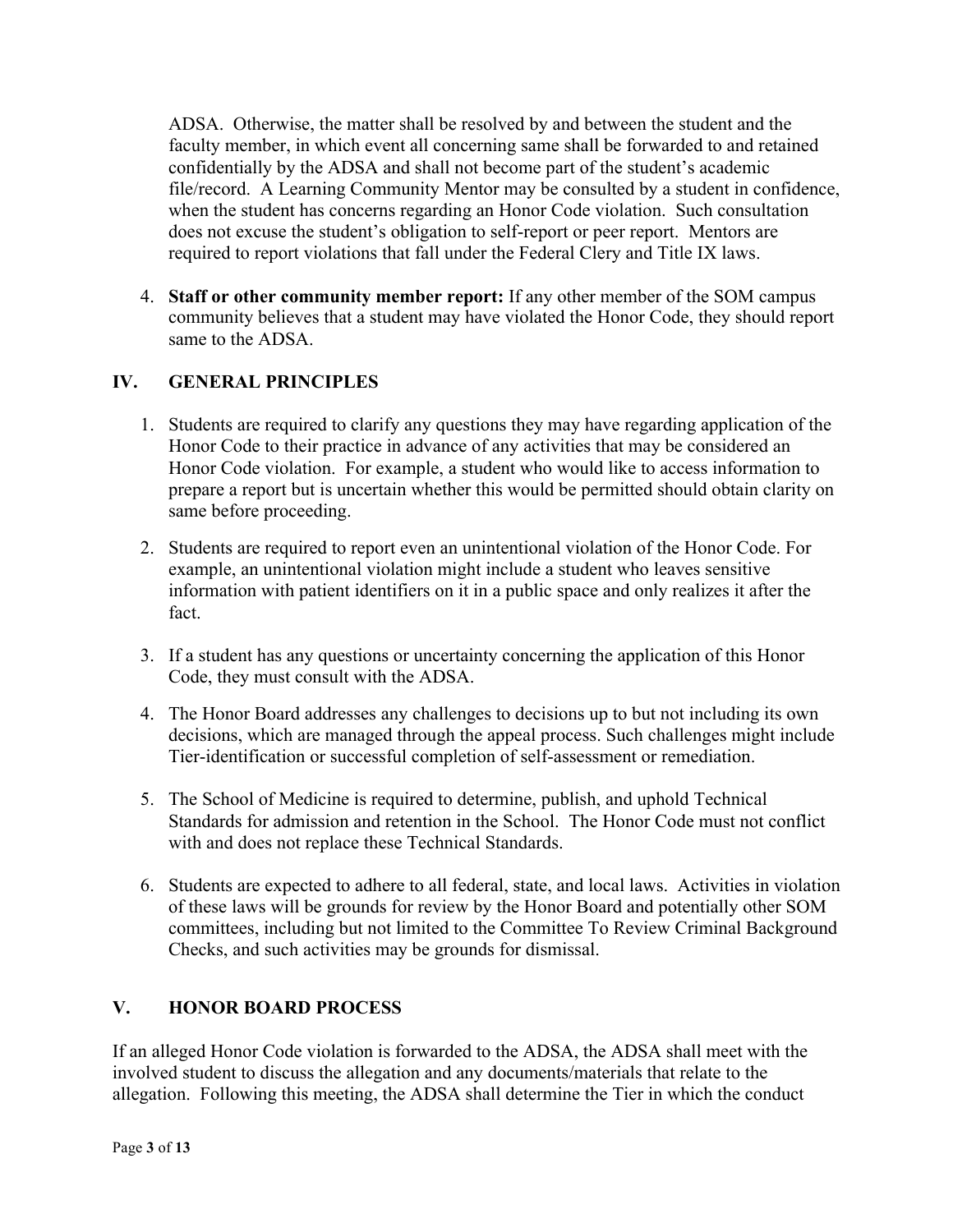falls. If the conduct is deemed a Tier 1 violation, the ADSA shall determine if an Honor Board needs to be convened to consider same. If the ADSA determines that no Honor Board needs to convened, the matter shall be resolved by and between the student and the ADSA, in which event all records concerning same shall be retained confidentially by the ADSA and shall not become part of the student's academic file/record.

If the conduct is deemed a Tier  $2 - 4$  violation, or a Tier 1 violation for which the ADSA decides an Honor Board must be convened, the student shall be notified in writing of the allegation at issue and that an Honor Board is being convened to consider and rule on same.

Once the ADSA determines an Honor Board must be convened, if the student admits to the Honor Code violation the student shall prepare a written self-assessment before meeting with the Honor Board. This "self-assessment" report must describe in detail the events relating to the allegation and explain her/his misunderstanding or reason for violating the Honor Code, describe how s/he will remediate the violation, and outline what s/he will do to avoid such a future transgression. This self-assessment will be submitted to the ADSA for delivery of same to the Honor Board Chair. The Honor Board shall then convene to vote on any discipline to the student. The Honor Board shall consider the student's self-assessment in making such a vote. If the Honor Board votes to impose some disciplinary action, the Honor Board process commences at Step 16 (below).

Excepting the above, the Honor Board "Process" is as follows:

- 1. A specific Honor Board shall consist of the following seven (7) individuals:
	- a. the Chair
	- b. four (4) representatives from the SOM faculty selected by the ADSA from a panel of faculty previously appointed by the Dean of the SOM, and
	- c. two (2) representatives of the SOM student body, selected by the Chair from a panel of eligible students (as defined below).
- 2. The Chair of the Honor Board shall have been selected by the Dean of the School of Medicine and shall serve on all Honor Boards until replaced by a new Chair selected by the Dean.
- 3. Selection of Faculty Members to the Honor Board Panel:
	- a. For any given Honor Board, at least one (1) faculty member will be from a Basic Science department, and one (1) faculty member will be from a Clinical Science department.
	- b. On any given Honor Board, attempts will be made to have an even distribution of selected faculty members from Basic Science and Clinical Science departments.
	- c. Faculty selected to a given Honor Board will receive the appropriate training on ethics and applicable SOM policies.
	- d. Faculty members who are Learning Community Mentors or who serve on the Progress Board are not eligible to serve on any Honor Board.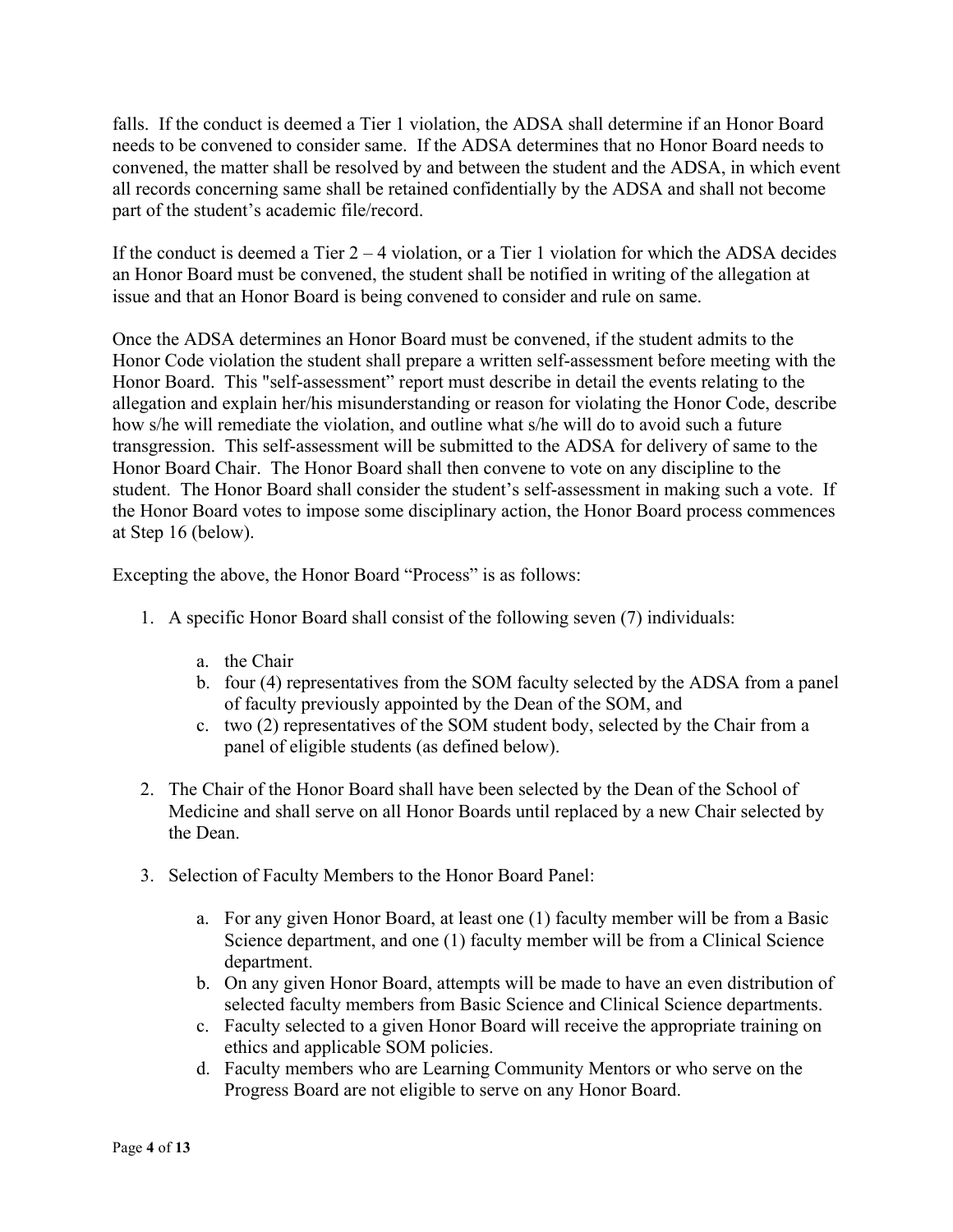- e. Faculty members may not be from the department in which a violation is alleged to have occurred.
- 4. Selection of Eligible Students for the Honor Board Panel:
	- a. At the beginning of each academic year, the Office of Student Affairs shall have randomly selected two (2) students from each Learning Community House in each class year (40 students) to serve as Student Members of the Honor Board Panel. Once selected to serve, Student Members of the Honor Board Panel remain on the panel for the duration of their tenure at the School of Medicine.
	- b. Students selected to serve on the Honor Board Panel must not have any open/unresolved professionalism concerns.
	- c. MD-PhD candidates may serve on the SOM Honor Board Panel only while actively enrolled in the SOM (i.e. not during their PhD years).
	- d. Student members on the Honor Board Panel will receive the appropriate training on ethics and applicable SOM policies at the start of the academic year.
	- e. Student members of the Honor Board Panel will also be available to fellow SOM students for consultation about the Honor Code.
	- f. Any student selected to serve on the Honor Board Panel may request to be removed from the Panel after consultation with the ADSA.
	- g. The ADSA shall be responsible for asking a student member who develops a professionalism concern to step down from the Honor Board Panel.
	- h. Student representatives to a given Honor Board Panel may not be from the Learning Community House or academic class of the identified student.
- 5. All members of a given Honor Board will be required to sign non-disclosure agreements, which will be kept in the Office of Student Affairs. In order to maintain consistency between decisions, all members of a given Honor Board may review past Honor Board decisions or illustrative examples, provided that no identifying information is revealed. All members of a given Honor Board have the responsibility to recuse themselves if they feel prior interactions with the student under discussion would inappropriately impact their ability to participate on the Board objectively. Members may also decline to serve on a given Honor Board for scheduling reasons.
- 6. The identified student will have the opportunity to review the Honor Board voting membership and bring forward for the Chair's consideration any concerns about particular members appointed to serve on the board. The Chair in the exercise of their sole and exclusive discretion shall determine whether the Honor Board shall stand as is or if a member shall be replaced.
- 7. Once the Honor Board has been established, the ADSA shall schedule and convene the initial meeting. Additional meetings shall be convened by the Chair. All meetings shall be conducted by the Chair.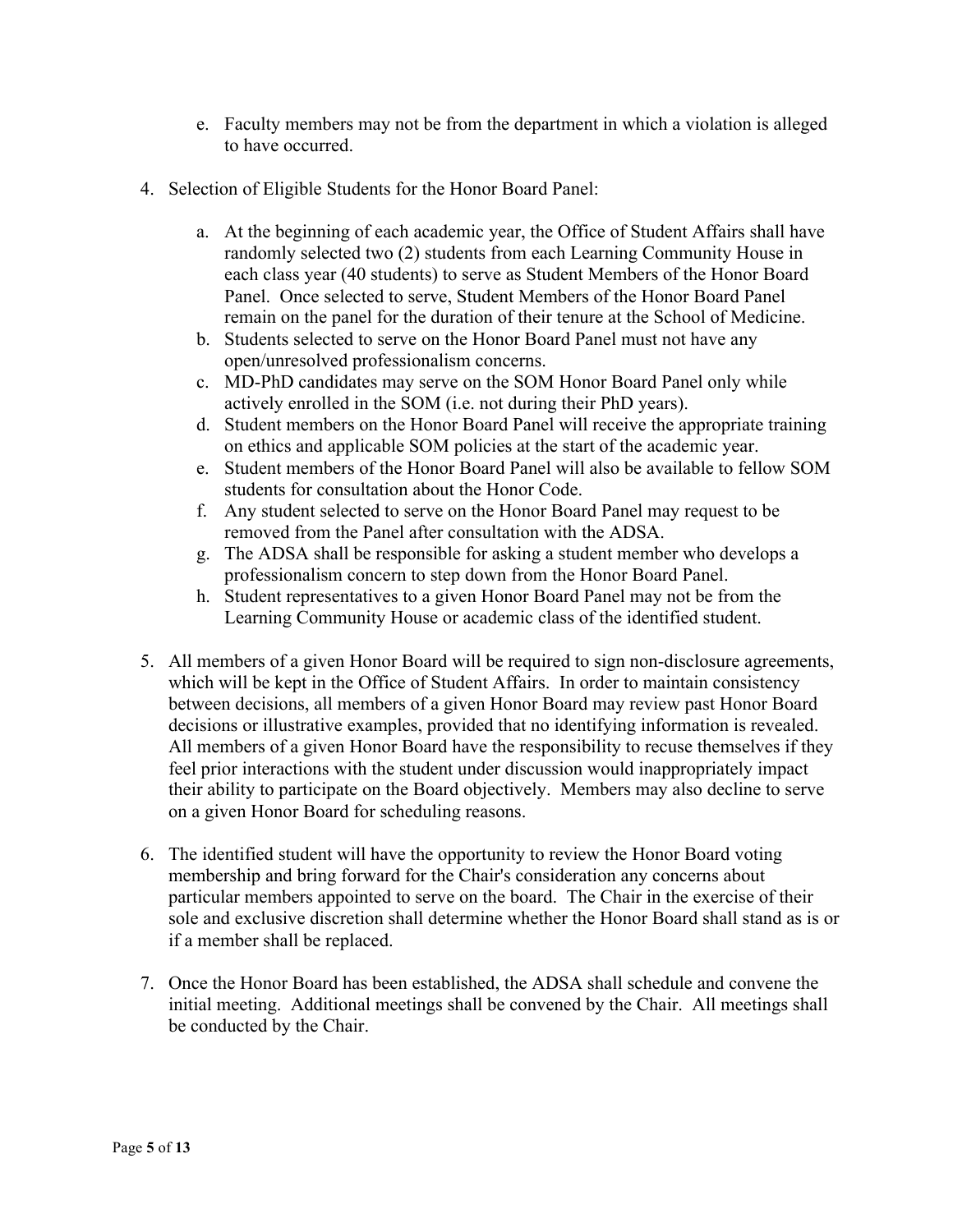- 8. The involved student has the following rights:
	- a. The opportunity to be accompanied by one (1) non-attorney advisor or support person. However, in a case in which criminal charges have been or reasonably may be filed, the student may use an attorney as his/her advocate, in which case the Honor Board shall also have that option.
	- b. The opportunity to testify on one's own behalf.
	- c. The opportunity to present witnesses who can speak about the alleged conduct at issue.
	- d. The opportunity to present other documentary evidence on one's own behalf.
	- e. The opportunity to comment on any documentation submitted to the Honor Board relative to the allegation.
	- f. The right to be informed of the outcome of the hearing; and
	- g. The opportunity to file "appeals" as further described below.
- 9. The ADSA shall endeavor to ensure the student is fully aware of the above rights; they shall be available to the student to answer any questions about any aspect / step in this Process; and further, they shall deliver to the Honor Board any relevant documents / evidence in their possession, custody or control that relate to and/or have material bearing on the alleged honor code violation.
- 10. All seven (7) members of the Honor Board must be present in person at the meeting(s) to accept and consider all submitted evidence and vote on same. If an emergency arises (as found by the Chair) and a member of the Honor Board is unable to be so present and participate, a replacement member shall be selected in the manner proscribed above. If the full seven (7) member Honor Board is not able to be present in person at any meeting, said meeting shall be cancelled and rescheduled.
- 11. The Honor Board may ask questions of the involved student and any witnesses and shall review all submitted documentation related to the allegation.
- 12. Honor Board hearings are private and confidential. Witnesses shall testify singularly. The involved student shall only be present at the hearing during the time of their own testimony, and accordingly, the involved student may not question or cross-examine any other involved student or any witness.
- 13. Following the hearings, the Honor Board shall commence deliberations on (i) whether an Honor Code violation occurred; and/or (ii) whether any disciplinary action shall be taken. No one other than members of the Honor Board may be present during such deliberations. Such decisions shall be based on the Honor Board's review of the proffered evidence (testimonial and documentary) and shall also include consideration of all other professionalism incident reports and Honor Code violations by the student during his/her matriculation. Decisions of the Honor Board will be by majority vote – the standard to be used shall be a "preponderance of the evidence" – meaning the decision is "more likely than not" – and not "beyond a reasonable doubt." The Chair shall not vote except in the event of a tie.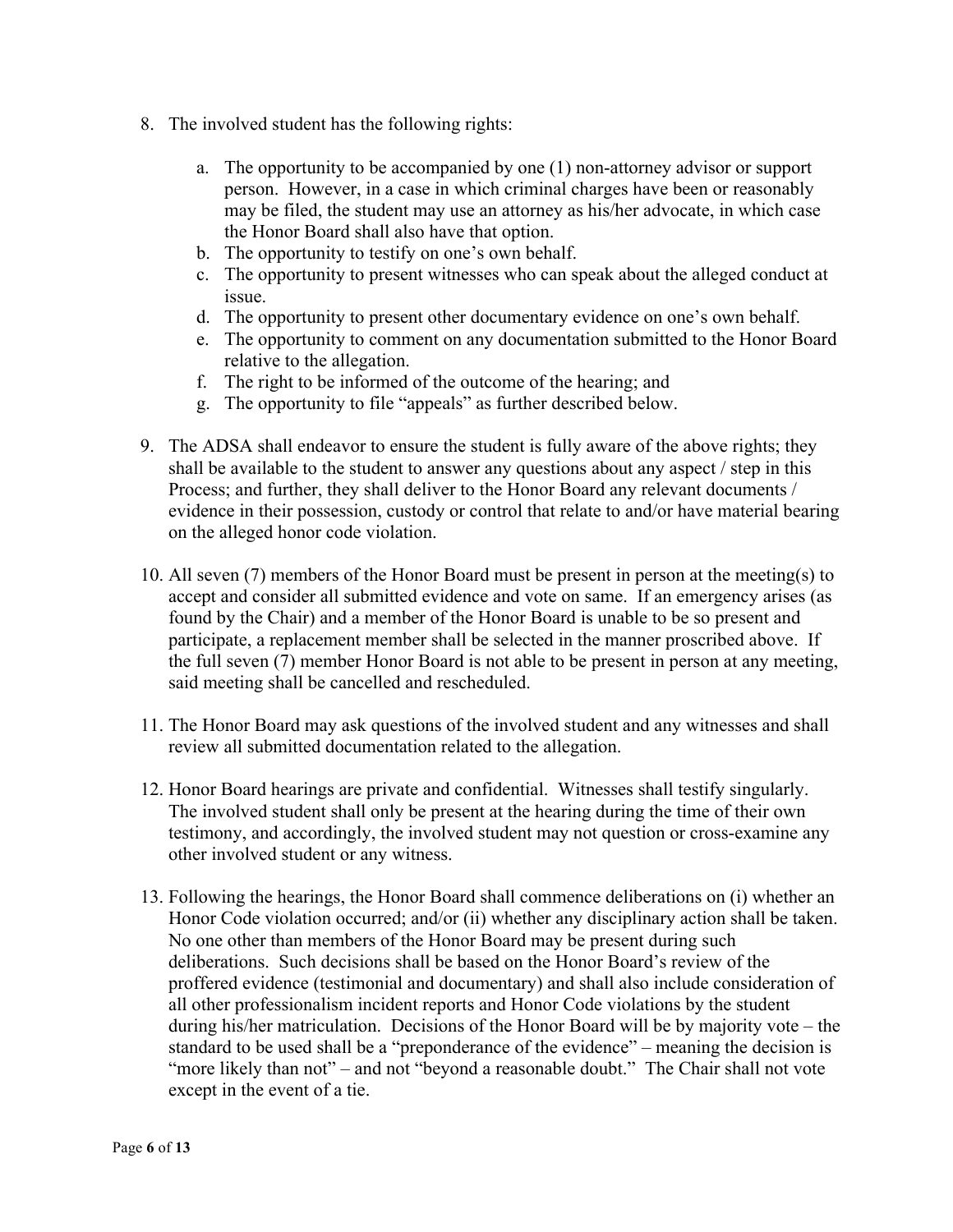- 14. If the Honor Board votes that an Honor Code violation occurred, it shall then vote on the disciplinary action to be taken – either remediation, internal oversight, or formal sanctions up to and including suspension or dismissal. These formal consequences will be applied in a tiered manner as described earlier in this Policy, depending on the severity, circumstances, and number of previous violations.
- 15. The Honor Board's deliberations shall be summarized in a memo form, listing the evidence submitted, the identification of any witnesses who testified, any documents / materials that were submitted, and the Honor Board's majority decision and recommendation(s) for disciplinary action, if any. This decision will be provided to the ADSA for delivery to the involved student.
- 16. A record of the involved allegation will be kept in the Office of Student Affairs but will not be placed in the student's permanent record unless that is part of the Honor Board's decision. The record will be made available to any future Honor Board convened to consider any other allegation of Honor Code violation on the part of that student. Suspensions or formal sanction such as probation are required by AAMC policy to be noted on the student's transcript and therefore become part of the student's permanent record.
- 17. If the Honor Board votes that no Honor Code violation occurred, no record will be kept in the student's official file of the charge or of the proceeding and no mention of the charge or of the proceedings will be made to any SOM committee. The records of the proceeding, including the letter to the student informing him/her of the decision exonerating him/her, will be placed in a sealed file and will be destroyed when the student graduates.
- 18. Remediation, as determined by an Honor Board, is required for conduct violations in Tiers 2, 3, or 4, unless the consequence is dismissal. The remediation must include clear expectations for outcomes of the remediation and delineate the consequences of failed remediation and subsequent offenses. This information will be collected and monitored by the ADSA.
- 19. The student may appeal the Honor Board's decision(s) regarding disciplinary action to the Dean of the School of Medicine by providing written notice to the Dean within ten (10) days following delivery of the Honor Board's written decision. The Dean's decision on any such appeal is final.
- 20. Any formal sanction that delays or terminates a student's academic progress shall be reviewed by the Progress Board before implementation, according to the procedures noted in the SOM Student Handbook. The Progress Board will review the report and recommendations from the Honor Board to determine if, based on the severity of the violation, the Honor Board's recommendations involving delay or termination of a student's academic progress will be upheld. The SOM Student Handbook addresses the "Procedure for Review of an Appeal."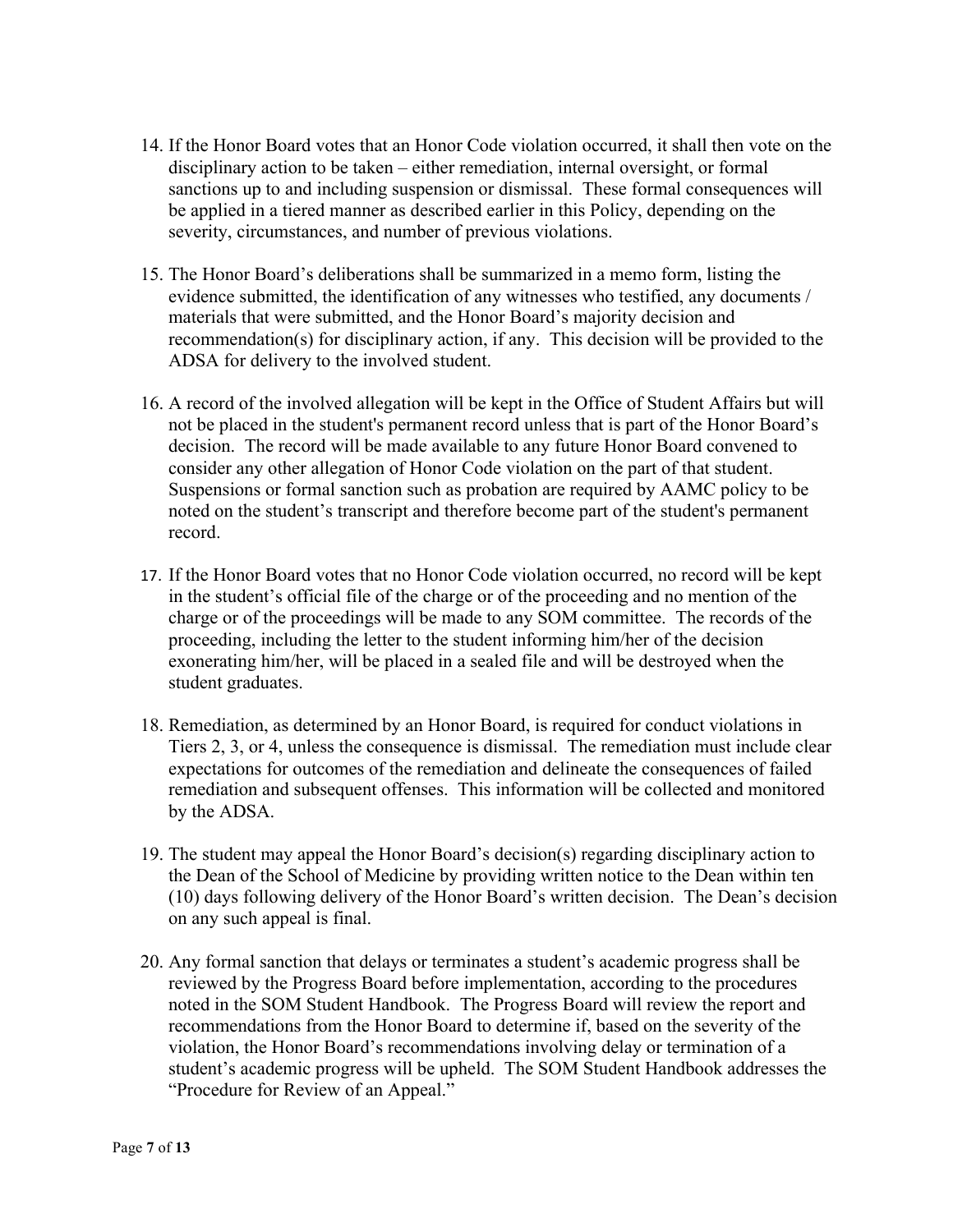- 21. If the student is aggrieved by the Progress Board's decision, they may appeal same to the Dean of the School of Medicine by providing written notice to the Dean within ten (10) days following delivery of the Progress Board's written decision. The Dean's decision on any such appeal is final.
- 22. The ADSA shall maintain a record confirming procedural compliance with this Honor Board Process and the outcome of same (the actual Decision / Appeal ruling).
- 23. Honor Board meetings will be supported through the Office of Student Affairs (OSA), under the oversight of the ADSA; however OSA members will not be present at any Honor Board meeting and the ADSA will not be a voting member of any Honor Board. The Honor Board is a Technical Standards Subcommittee addressing Technical Standard Five.

An Honor Board is not a criminal or civil trial and is not modeled after those more formal and adversarial proceedings. Instead, it is an internal review by members of an academic institution and follows the expectations of a community of scholars: that parties will discuss honestly, fully, and in good faith what they have observed.

In the case of an alleged violation that relies on witness accounts, the Chair may request that such witnesses appear in person before the Honor Board. Signed written statements will be accepted in lieu of a personal appearance only in extenuating circumstances, as found by the Chair. The involved student may either call witnesses or ask the Honor Board to request the presence of a witness. However, the Honor Board cannot compel any witness to testify against their will. As noted above, students who allege academic dishonesty on the part of another student must accept the responsibility of testifying before making such an allegation.

Examples of evidence that will be considered by the Honor Board include: written evidence, such as exams and papers; material previously reviewed by other groups or committees; and eyewitness reports. Evidence that has not been witnessed first-hand, however, will not be considered. The identified student is encouraged to bring an advocate into the hearing room with him or her. The role of the advocate is to assist the student in presenting his/her side of the case as effectively as possible, not to present that case for the student.

Honor Board hearings are private and confidential. Deliberations of the Honor Board will be private and restricted to members of the Honor Board. All information concerning allegations of misconduct is privileged and confidential and will not be discussed outside of the appropriate process. If the allegation originates from a faculty member, the faculty member must have discussed the matter directly with the identified student before making a decision to bring it to the attention of the ADSA. Honor Board hearings are student-specific and are designed to support personal and professional growth and behavioral change.

Decisions of all Honor Boards / Appeals will be kept, regardless of the outcome, until the student graduates. However, only the ADSA and members of an Honor Board can retroactively access the identifiable versions of that particular file if needed for reference with regard to a given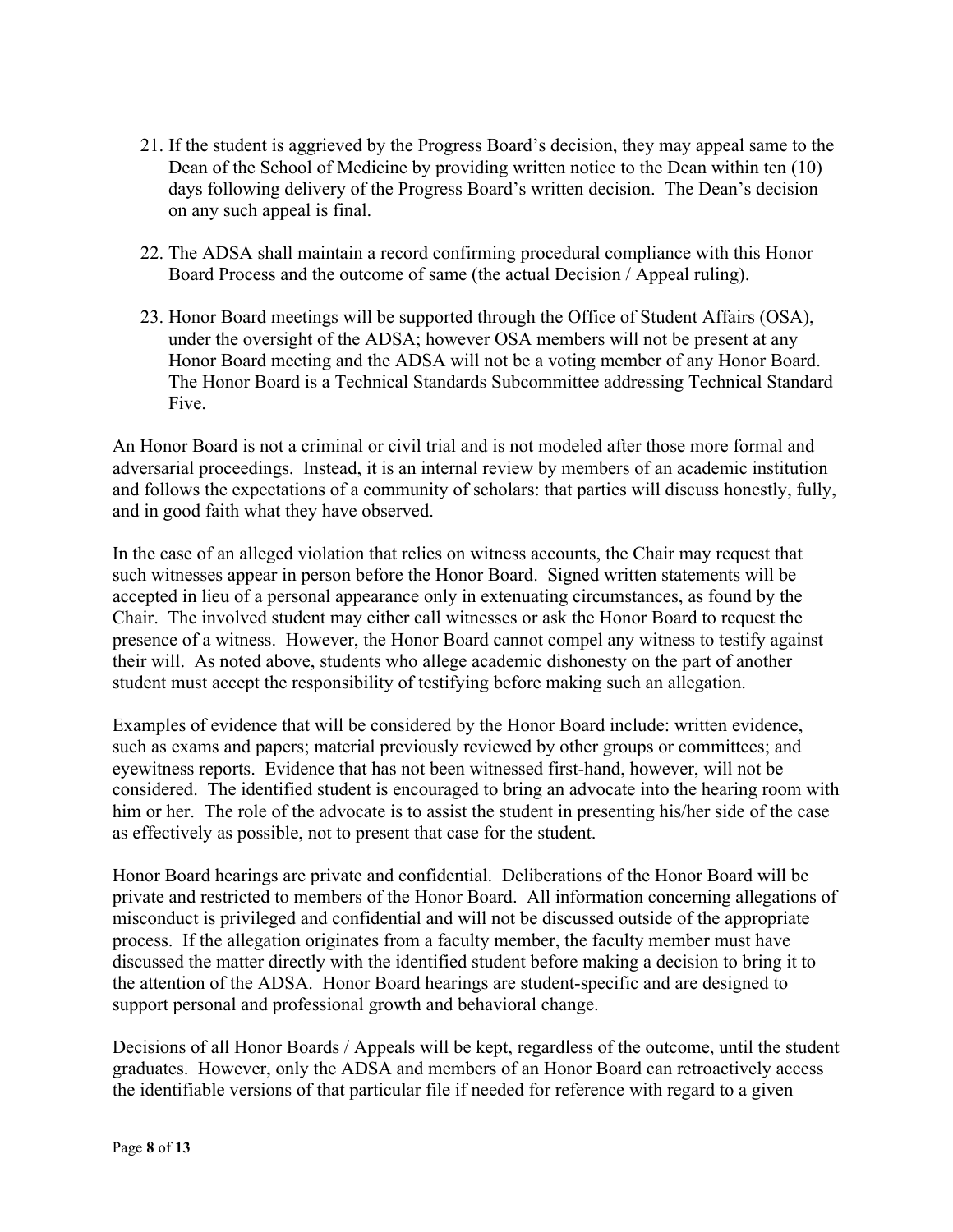student. Otherwise, all Honor Board proceedings will be de-identified in order to be used for educational policy development, instruction, or the establishment of Honor Board precedent. The de-identified Honor Board proceedings will be made available for consultation only by subsequent Honor Board members and the ADSA.

## **APPENDICES**

**Appendix 1:** Categories of Tiered Violations

**Appendix 2:** Guidelines for Professional Behavior

**Appendix 3:** Honor Code Report (Blank Copy)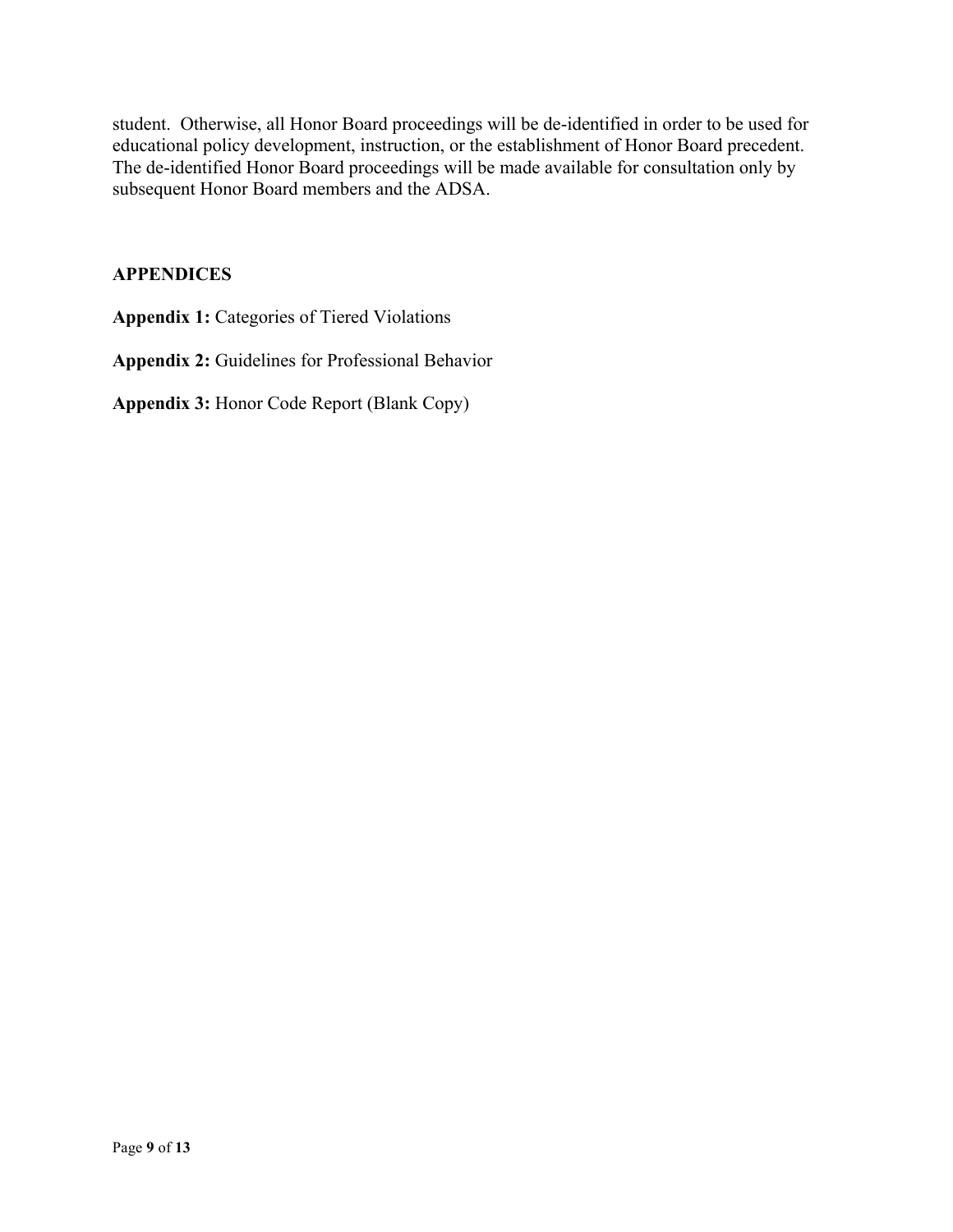| <b>Appendix 1. Examples of Tiered Violations:</b> |  |  |  |
|---------------------------------------------------|--|--|--|
|---------------------------------------------------|--|--|--|

| <b>Tier</b>             | <b>Title</b>                                                                           | <b>Examples: Foundational and</b><br><b>Advanced Studies</b>                  | <b>Examples: Clinical</b>                                                                                                               |
|-------------------------|----------------------------------------------------------------------------------------|-------------------------------------------------------------------------------|-----------------------------------------------------------------------------------------------------------------------------------------|
| $\mathbf{1}$            | Behavioral 1<br>single offense, no or<br>little impact on others)                      | Inappropriate non-specific<br>use of E-mail                                   | Lateness                                                                                                                                |
| $\mathbf{2}$            | Behavioral 2<br>repetitive or clear adverse<br>impact on<br>others                     | Repeated Behavioral 1<br>violation<br>Disruptive small group<br>participation | Repeated Behavioral 1 violation<br>HIPAA violation without malice or<br>inappropriate use                                               |
| 3                       | Academic Dishonesty                                                                    | Cheating on assignment or<br>assessment                                       | Cheating on assignment or<br>assessment, including falsification<br>of patient information on academic<br>assignment (e.g. case report) |
| $\overline{\mathbf{4}}$ | Dangerous or Illegal<br>dangerous,<br>dishonest, or<br>repetitive<br>behavioral issues | Illegal activities                                                            | Action posing a risk to patient<br>safety                                                                                               |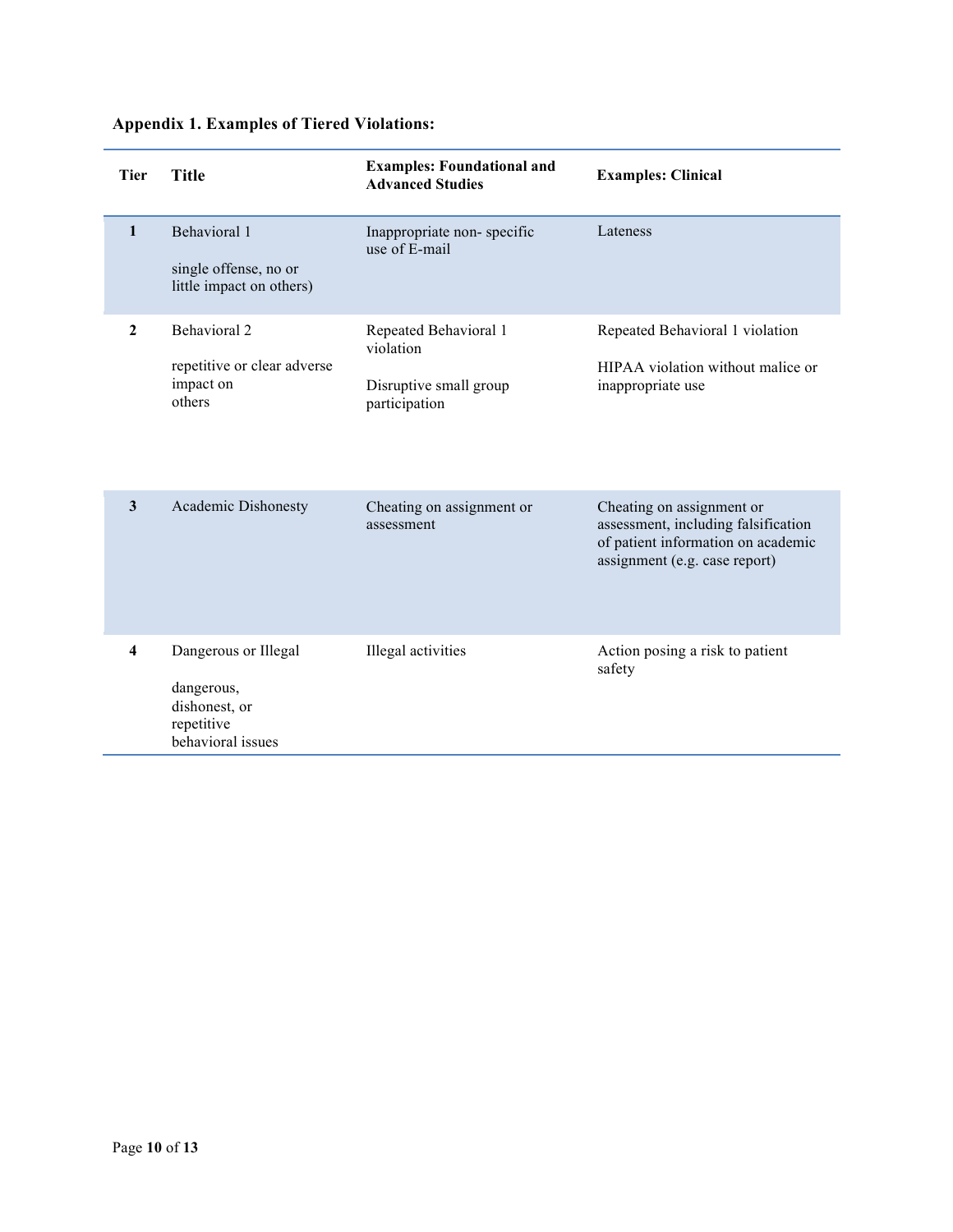#### **Appendix 2. Guidelines for Professional Behavior**

The Faculty and Student Body of the University of Massachusetts Medical School regard the following as guidelines for professional conduct. These areas are derived from the school's Technical Standards (see Student Handbook). We are proud that the vast majority of our students exemplified these behaviors naturally. All members of the UMass Medical School community are expected to act professionally in the school, hospital and in the community, with or in front of patients, families, members of the healthcare team, and others in the professional environment (school, hospital, clinic, office) including members of the faculty and administration, other students, standardized patients, and staff.

#### **Displaying Honesty and Integrity**

- Consistently displays ethical behavior
- Does not misrepresent or falsify information and/or actions e.g. does not cheat
- Takes credit only for own work/contributions and impartially gives credit to others for their work

#### **Maintaining a professional demeanor**

- Treats peers, faculty, staff and patients with respect in individual settings; e.g. not arrogant or insolent
- Treats peers, faculty, staff and patients with respect in lecture and conference settings; e.g. turning cell phone and pager to vibrate, refraining from disturbing others via text messaging, talking, activities not related to class, etc.
- Maintains professional demeanor even when stressed; e.g. not verbally hostile, abusive, dismissive or inappropriately angry with peers, faculty, staff or patients
- Never expresses anger physically
- Abides by professionally accepted boundaries for interpersonal relationships; e.g. never uses his or her position for personal gain or to engage in romantic or sexual relationships with patients or members of their families
- Conforms to policies governing behavior; e.g. confidentiality, sexual harassment, consensual amorous relationship, hazing, use of alcohol and any other existing policy of the medical school or clinical system
- Appearance, dress, professional behavior follow generally accepted professional norms

#### **Showing respect for patients' dignity and rights**

- Makes appropriate attempts to establish rapport with patients or families
- Shows sensitivity to the patients' or families' feelings, needs, wishes and diversity
- Demonstrates appropriate empathy
- Shows respect for patient autonomy
- Maintains confidentiality of patient information

#### **Accurate self-reflection**

- Correctly estimates own abilities or knowledge
- Recognizes own limits and appropriately seeks help; e.g. from peers, faculty, tutoring services

#### **Responding to supervision**

- Accepts and incorporates reasonable feedback in a non-resistant and non-defensive manner
- Accepts responsibility for own errors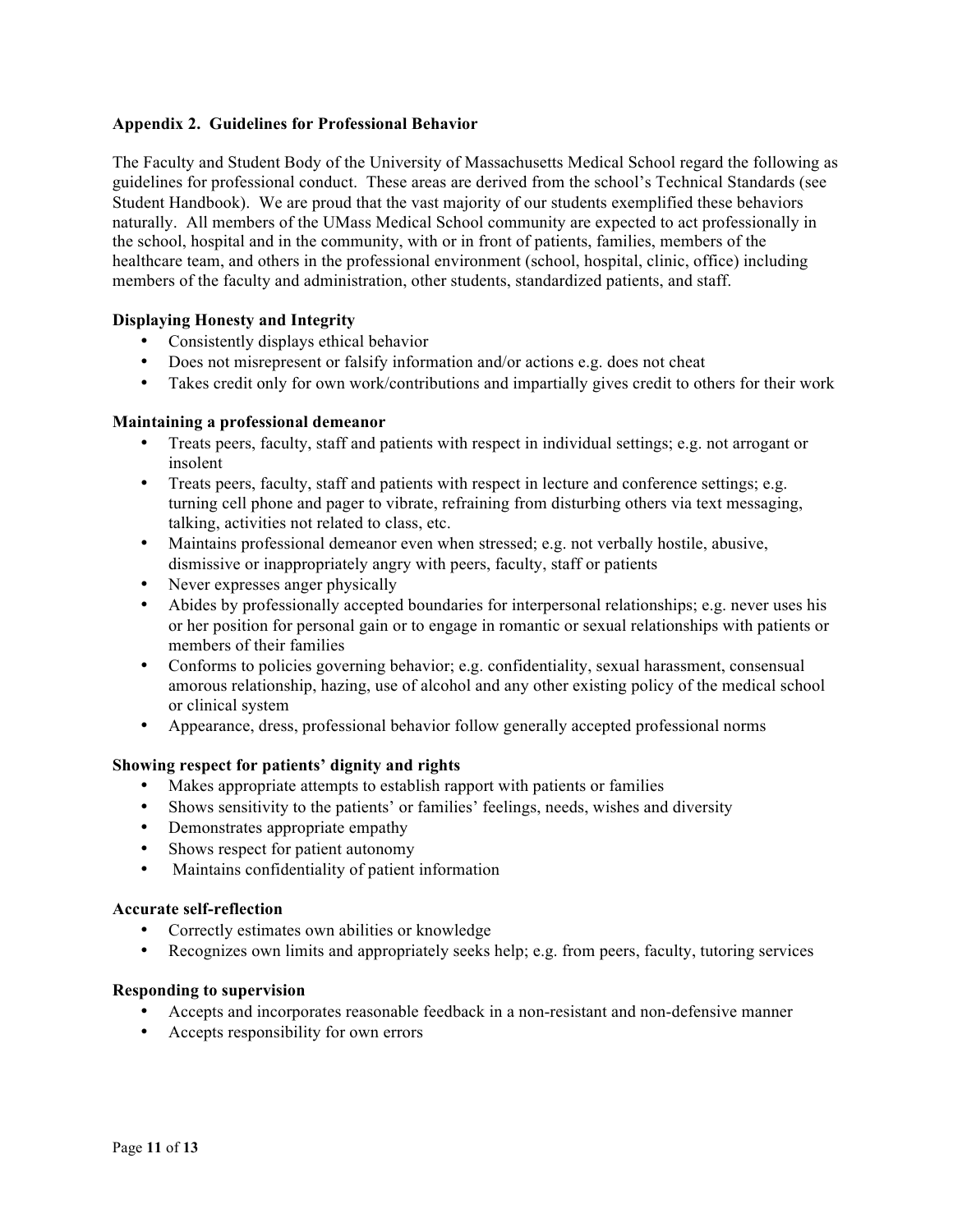#### **Demonstrating dependability and appropriate initiative**

- Completes tasks in a timely fashion without needing reminders; e.g. papers, reports, examinations, appointments, patient notes, patient care tasks
- Assists and facilitates learning among peers
- Appropriately available for professional responsibilities; e.g. attends required classes and activities, is available when on clinical service, responds to email and pager
- Takes on appropriate responsibilities willingly; e.g. not resistant or defensive
- Takes on appropriate patient care activities; e.g. does not "turf" patients or responsibilities

#### **Interacting with other members of the team**

- Shows sensitivity to the needs, feelings, wishes of team members; e.g. lab, small groups, projects, other members of the health care team
- Relates and cooperates well with members of the team
- Communicates with other members of the team in a timely manner

(revised 1/30/07 from policy approved by the Educational Policy Committee 11/2001)